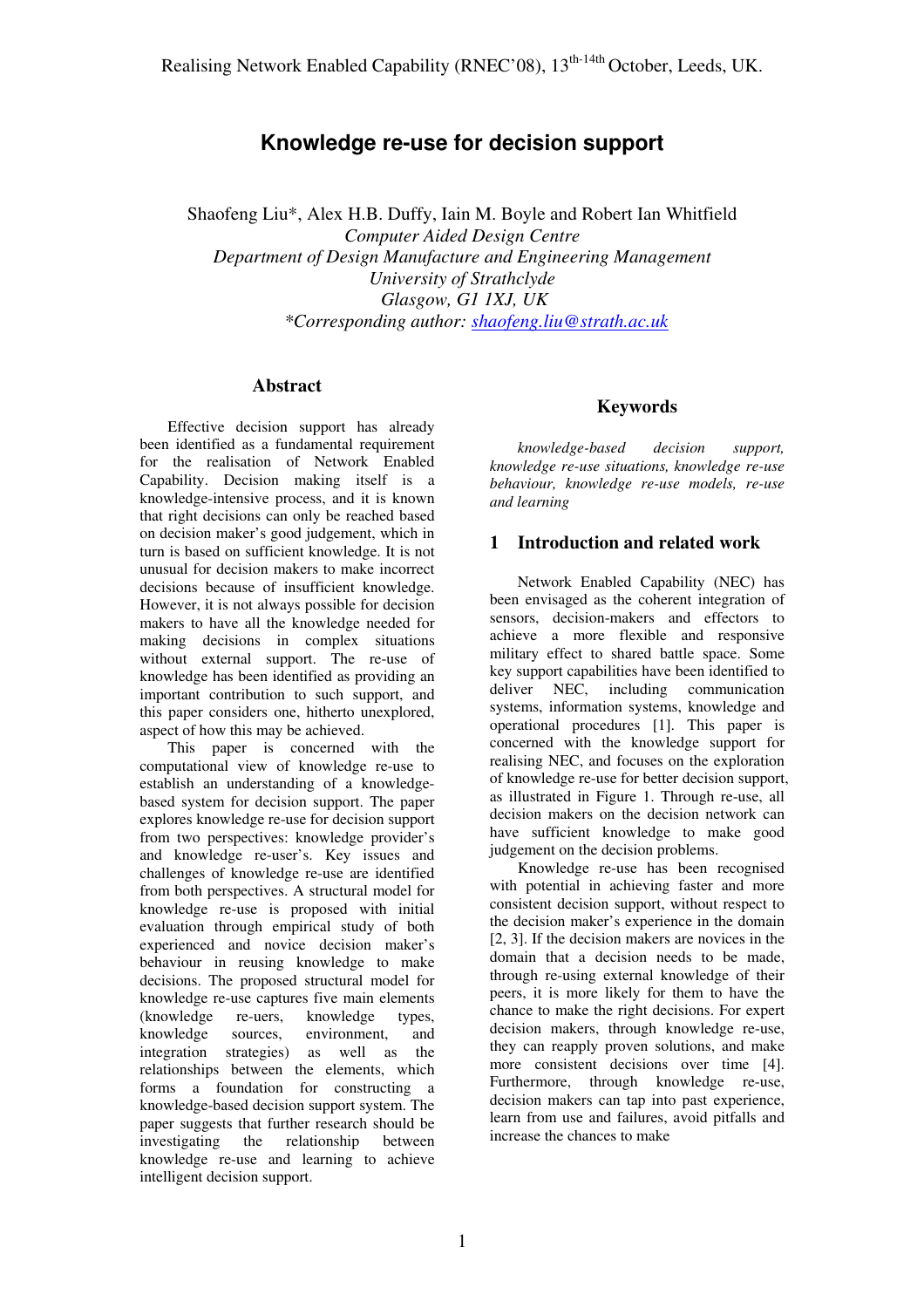

Figure 1 Knowledge support for decision networks within NEC

the right decisions first time [5, 6].

There has been wide interest in knowledge re-use research. Existing work can be classified into two major categories: knowledge re-use in general, and knowledge re-use in specific domains. In the first category, the research has addressed common issues arising in knowledge re-use. For example, Markus [7] proposed a framework for knowledge re-use, including a knowledge reuse process, types of knowledge re-users, and design principles for knowledge repository to facilitate re-use. The issue of communication and collaborative mechanisms to enable knowledge re-use is discussed in [8]. It was identified that such mechanisms as taxonomical structures should be provided to enable knowledge re-users to search for expertise within the knowledge network. However, the paper acknowledged that knowledge re-use could thrive in the absence of structure so long as a context for the shared knowledge exists. This view was supported by earlier publication, in which definition as well as proceduralisation of context knowledge was presented and explained [9, 10]. In the meantime, more existing research has focused on knowledge re-use in specific domains. Themes in recent literature have explored knowledge re-use, for example, in engineering design [11, 12], in architecture and construction [13], for collaborative work [14], and for innovation [15].

But none of the existing research has addressed the issue of knowledge re-use in decision support. This paper identifies the key issues and challenges of knowledge re-use in decision support from different views. A structural model for knowledge re-use is

proposed based on the study of knowledge reuse situations in decision making. The application of the model is explored through a ship maintenance case study. Further research on the topic has been identified as investigating the relationship between knowledge re-use and learning for intelligent decision support. The paper is organised as follows: Section 2 identifies the key issues and challenges of knowledge re-use in decision support. A structural model for knowledge reuse is proposed in Section 3 followed by its evaluation in Section 4. Section 5 discusses further issues and draws conclusions.

### **2 Key issues and challenges of knowledge re-use**

Knowledge re-use can be seen as one of the two major parts of knowledge management, as illustrated in Figure 2. Many publications have addressed the issue of knowledge creation, and various models about knowledge creation have been proposed over the years [16, 4]. However, knowledge creation is not in the central interest of this paper, and this section focuses on knowledge re-use and identifies its issues and challenges in decision support from both knowledge provider's and re-user's views. Knowledge providers regard issues of knowledge repository, classification and retrieval as important to knowledge re-use, while re-users are concerned more about different decision situations that knowledge may be re-used, and how the knowledge is reused by different decision makers.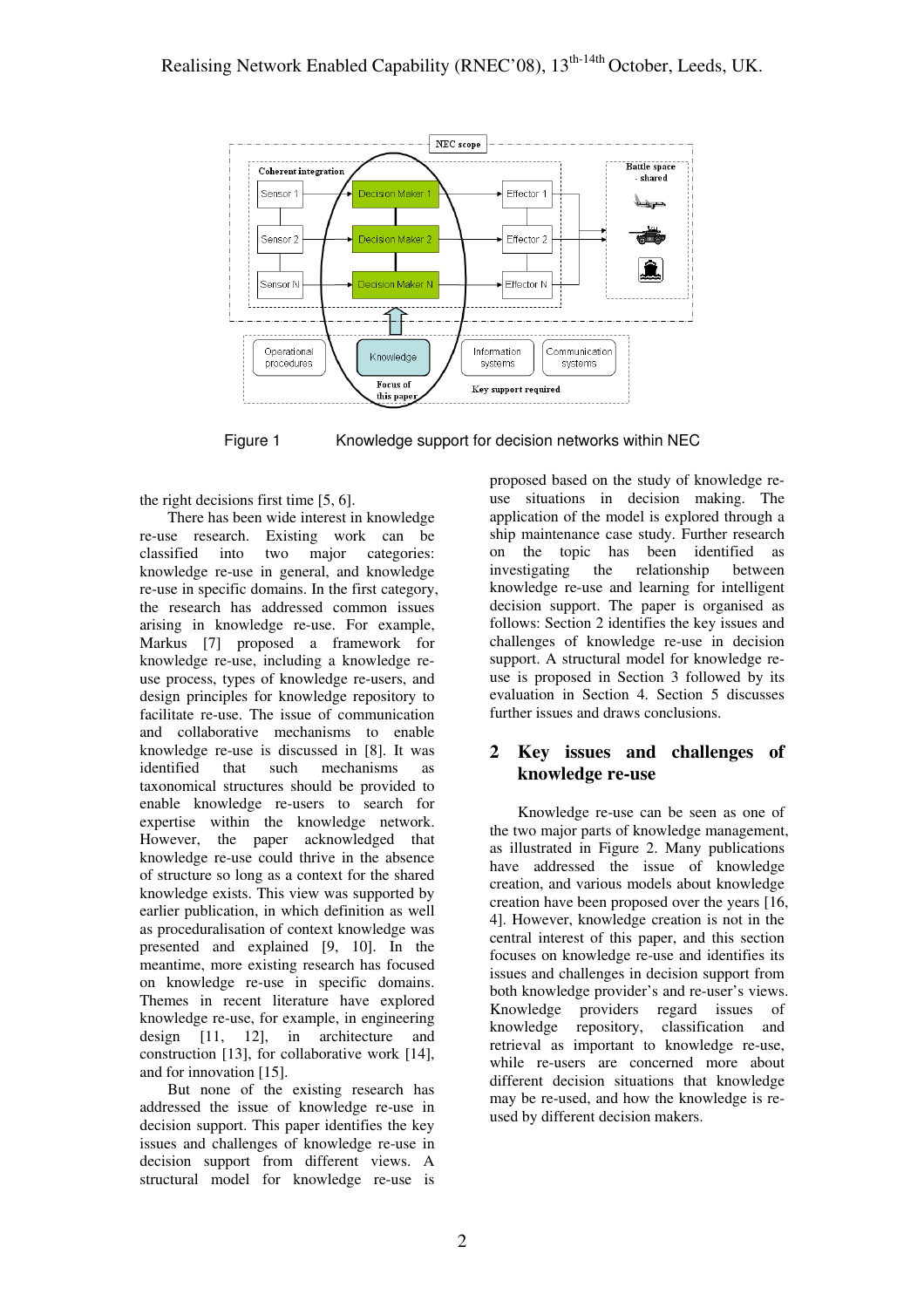

Figure 2 Scope of knowledge re-use

#### **2.1 Challenges from the knowledge reusers' viewpoint**

Knowledge re-users refer to those who retrieve existing knowledge and reapply it in some way. As knowledge re-users can be regarded as close to or distant from knowledge producers, where the distance is measured in terms of shared knowledge, four types of knowledge re-users have been defined in literature [7]. They are termed as:

- shared work producers, who create and document the knowledge they later re-use, in this situation, knowledge re-users are the knowledge producers themselves;
- shared work practitioners, who produce knowledge for each other to use, in this situation, knowledge re-users are similar to knowledge producers;
- expertise-seeking novices, who do not have much knowledge or experience in the domain, and differ substantially from the knowledge producers. This situation is also called knowledge transfer, which often involves novices' access to experts and expertise;
- secondary knowledge miners, who attempt to extract knowledge from records that were collected by others, possibly unknown to the re-users, for very different purposes. This situation is also referred to as data mining.

The definition of the above types of knowledge re-users established the understanding that different types of knowledge re-users have varied knowledge about the domain and the knowledge repository. They may have different levels of difficulty in locating, digesting and selecting the knowledge, and may need different degrees of help to successfully re-use the knowledge. This reveals the complexity of knowledge reuse. Therefore, the challenge for knowledge re-use in decision support is to develop a typology of decision maker's role in different situations and to explore how they re-use

knowledge when make decisions. For example, what are the purposes of reusing knowledge in decision making? What decision makers need to know, what they actually know, and what they do not know when re-use the knowledge for decisions? How decision makers locate, select experts, knowledge and expertise? How decision makers actually reapply existing knowledge in decision making? To find answers to these questions has been the key challenges from the knowledge re-users' viewpoint.

#### **2.2 Challenges from the knowledge providers' viewpoint**

Knowledge providers and producers are the originators and documenters of knowledge, who record explicit knowledge or make tacit knowledge explicit, and prepare the explicit knowledge for re-use by improving knowledge repository design, developing classification schemes to organise knowledge, and providing systems for knowledge retrieval.

Based on the understanding of knowledge re-use situations from previous section, knowledge to be re-used can be from many different producers, held in many different knowledge islands in the form of individual documents, repositories and systems. The questions then arise: how can different decision makers get access to the right knowledge, and how can they interpret it properly (such as collate with the context of the knowledge) and make the most use of it? Existing research has proposed different strategies to solve the problems. Knowledge networking, knowledge integration and knowledge traceability are three popular topics on the researcher's agenda in this regard. Knowledge networking is the process of building up networks of experts and expertise associated with a decision task, finding out where they are and logically connecting them so that they are recognisable nodes of a knowledge map [17]. Once a knowledge network is created, knowledge integration becomes critical, through which fragmented knowledge can be synthesized into systemic knowledge. Prior research shows that lack of integration often leads to misunderstanding among knowledge producers, providers and reusers [18]. Knowledge traceability model has been explored as a common vocabulary recently to avoid misinterpretation of knowledge [19]. However, it is important to remember that knowledge integration cannot ignore the fact that existing knowledge models, repositories and systems work under various software environments. It is often the case that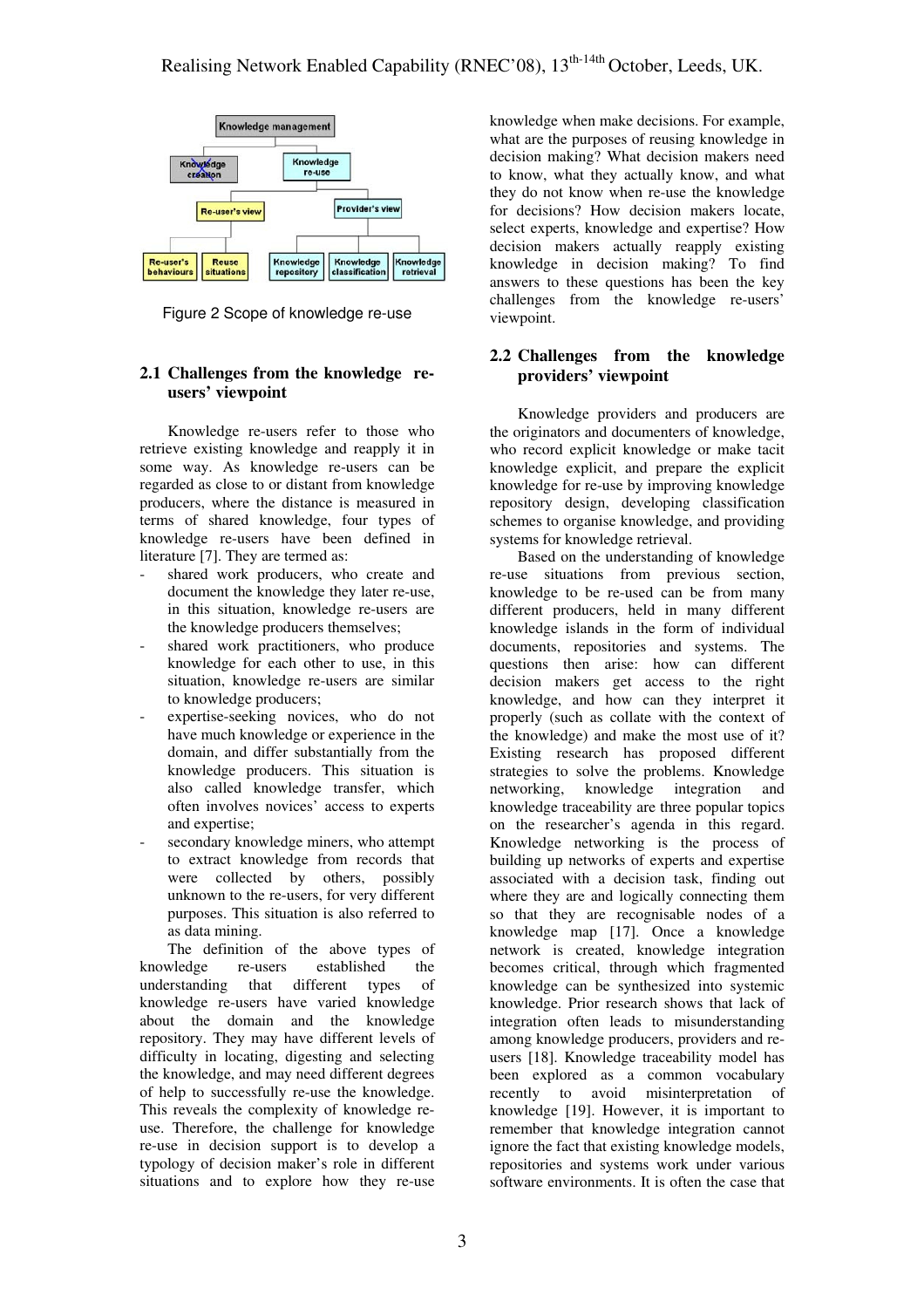knowledge re-users are forced to switch environments (such as email, MS Word, Rational Rose, live meeting transcripts) to access and re-use the knowledge. It is clear that there is not just one issue but a series of issues that need to be addressed if knowledge re-use can be successfully conducted to support decision making. Therefore, the key challenges from the knowledge provider's view are: is it possible to develop a model or a set of models that can address the whole range of issues regarding knowledge re-use? If yes, what should the models look like? Authors' earlier publication has discussed Knowledge Re-use Model from *behavioural* perspective [20]. But no existing model has been available addressing the issue from *structural* perspective, which identifies the key elements to facilitate knowledge-reuse and how they are inter-related. The following section explores a conceptual model aiming to fill this gap.

## **3 A structural model for knowledge re-use**

This section explores a model for knowledge re-use from a structural perspective aiming to capture multiple viewpoints that have been discussed in the previous sections. The aim of defining such a structural model is to establish the foundation for constructing a computer-based knowledge system for decision support at later stage. For clarity, the knowledge type that is to be addressed for reuse and captured is explicit knowledge rather than tacit knowledge. The difference between tacit and explicit knowledge, by definition, is that tacit knowledge exists in the mind of individuals and is acquired through experience, explicit knowledge can be codified and can be acquired through articulation [21, 22].

The process to develop the Structural Model for Knowledge Re-use (SM-KR) consists of three main steps: (1) to identify the important elements that should be considered; (2) to define the attributes and properties of each element; (3) to specify the relationships between the elements. Based on this, an SM-KR is defined and represented with UML class diagrams [23]. In the UML diagrams, the important elements of the SM-KR are modelled as classes, which are abstraction of instances in the reality. Each class can have a set of attributes (to distinguish one class from another) and a set of operations (to define the functions). For simplicity, the attributes and operations are hidden from the view in Figures 3 and 4, so that the attention can be drawn to the classes and class relationships, which provide a bigger picture of the SM-KR.

The top-level of the SM-KR is shown in Figure 3. Five main classes have been identified for knowledge re-use: Re-users, Knowledge Types, Sources, Environments and Integration. The relationships between Knowledge Re-use and all five main classes are specified as an *Aggregation* relationship (represented as a hollowed diamond at the near end of the "whole" class), which means that any of the five classes is only "part of" the SM-KR. The identified relationships between the five classes are modelled as *Association* relationships, represented as a solid line connecting to corresponding classes. To further elaborate the roles of the classes in an association relationship, text labels are placed on the diagram at the near end of the responsible classes. For example, the association relationship between the Re-users and Knowledge Types can be read as Re-users



Figure 3 Key elements and their relationships for knowledge re-use with UML

*use* Knowledge Types. Similarly, Re-users *access* knowledge Sources, and software Environments *constrain* Sources to be used, and so on. In the object-oriented programming, both *Aggregation* and *Association* relationships can be implemented through object references, which keep track of the links between the elements. This top-level structure of the SM-KR presents a clear picture of the main classes and their relationships, i.e. a global view of the structural model for knowledge re-use.

Re-users represent the distance to the knowledge producers. They can be shared work producers, shared work practitioners, expertise-seeking novices or knowledge miners. Knowledge Types can be rationale knowledge (why things were done in a particular way), best practice guide, lessons learned and procedural knowledge (how things can be done) etc. Sources are where different types of knowledge held and maintained, they can be in individual documents, repositories, model bases, or embedded within systems. Specific knowledge sources are often kept and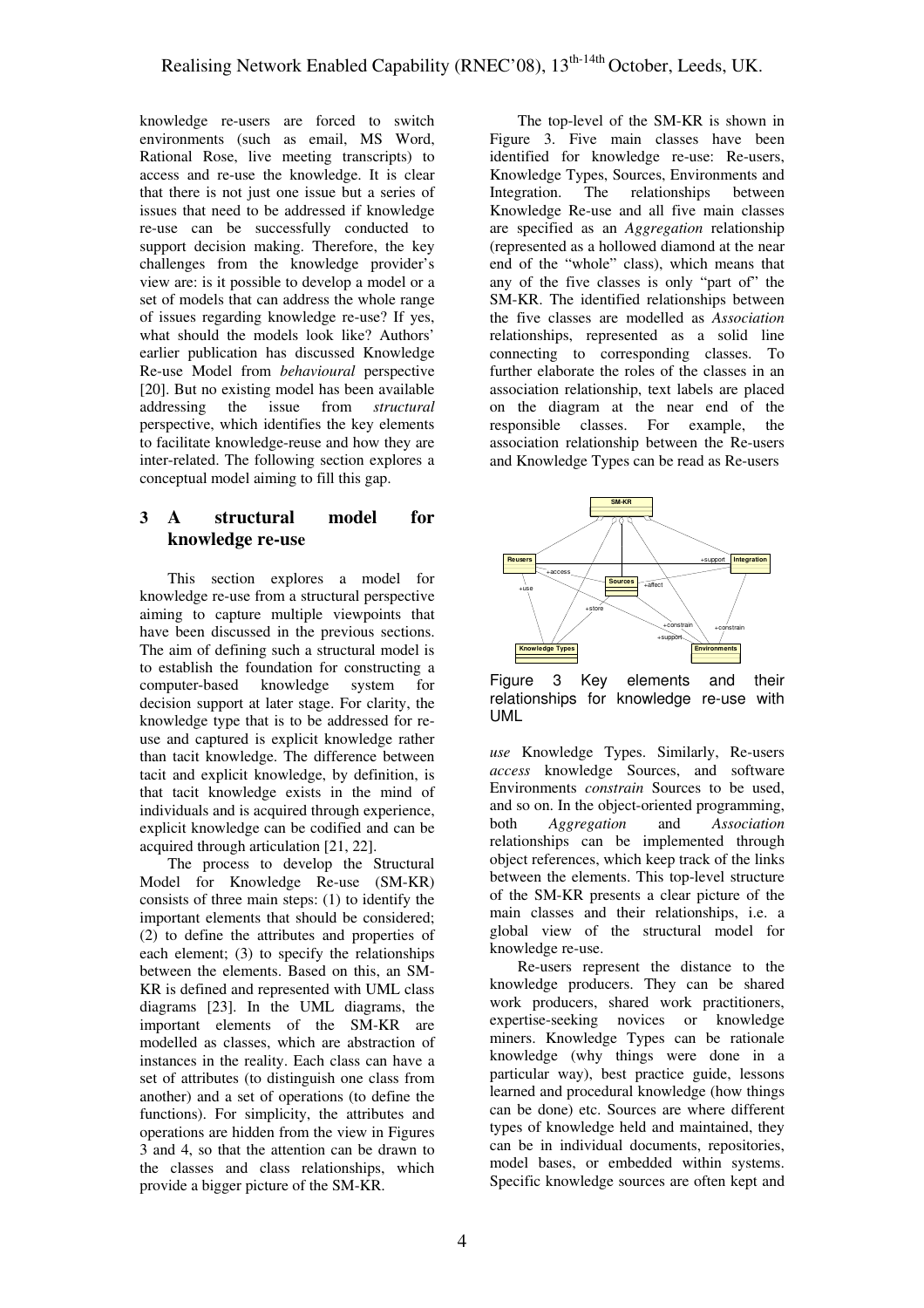run under specific Environments. For example, common document environment include MS Word and MS Project, common model environment can be Rational Rose or Enterprise Architect. Integration has to take into account the factors of the knowledge Sources, software Environments and their Reusers. As a result, the Integration can be network-based, ontology-based or traceabilitybased. Figure 4 is the extended class diagram of the SM-KR including the subclasses of all five main classes. The relationships between each main class and its subclasses are modelled as an *Inheritance* relationship, represented as a hollowed arrow pointing to the parent classes. The importance of the inheritance relationship is that all the subclasses will automatically inherit all the attributes and operations from the parent classes. In object-oriented programming, the inheritance relationships can be implemented through code re-use, which is crucial for efficiency and consistency management.

## **4 Evaluation of the structural model for knowledge re-use**

This section discusses an initial evaluation of the SM-KR in decision support through a ship maintenance case study. The core concept of the case is to generate a work plan to repair a damaged ship through a Support Solution coalition which represents a decision network. The ship is required to be back to service in a certain amount of time period and the damage of the ship has been assessed. The Support Solution coalition is composed of decision makers along the supply chain of the ship

maintenance. To evaluate the SM-KR in decision support, we designed three role-play exercises for different types of decision makers to take part in. The purpose of the role-play exercises was to create a decision making situation, by giving the participants a set of tasks to finish for generating the work plan. During the course, they needed to make a series of decisions. All three role-play exercises were videoed, transcripts were then generated from the video and studied. Immediately following the role-play exercises, semi-structured face to face interviews with the decision makers were conducted so that probe questions could be asked to clarify what was observed from the video, and to find out what was behind how the participants made the decisions. As this paper is concerned with knowledge re-use, the following will show how the participated decision makers behaved regarding different aspects of reusing knowledge to support the decisions to generate the work plan for repairing the damaged ship.

The participants selected for the three role-play exercises were substantially different, so that comparison between different types of decision makers could be made. The first exercise was conducted by the researchers who worked on the project and actually planned and designed the role-play event, therefore they were considered as the shared work producers in terms of knowledge re-users. The second exercise was taken part by a group of research staff and students who had not known about the ship maintenance scenario and the documents provided to the exercise. In this sense, they were regarded as expertise-seeking novices in terms of knowledge re-users. The participants of the third exercise were



Figure 4 Extended structure of the model for knowledge reuse with UML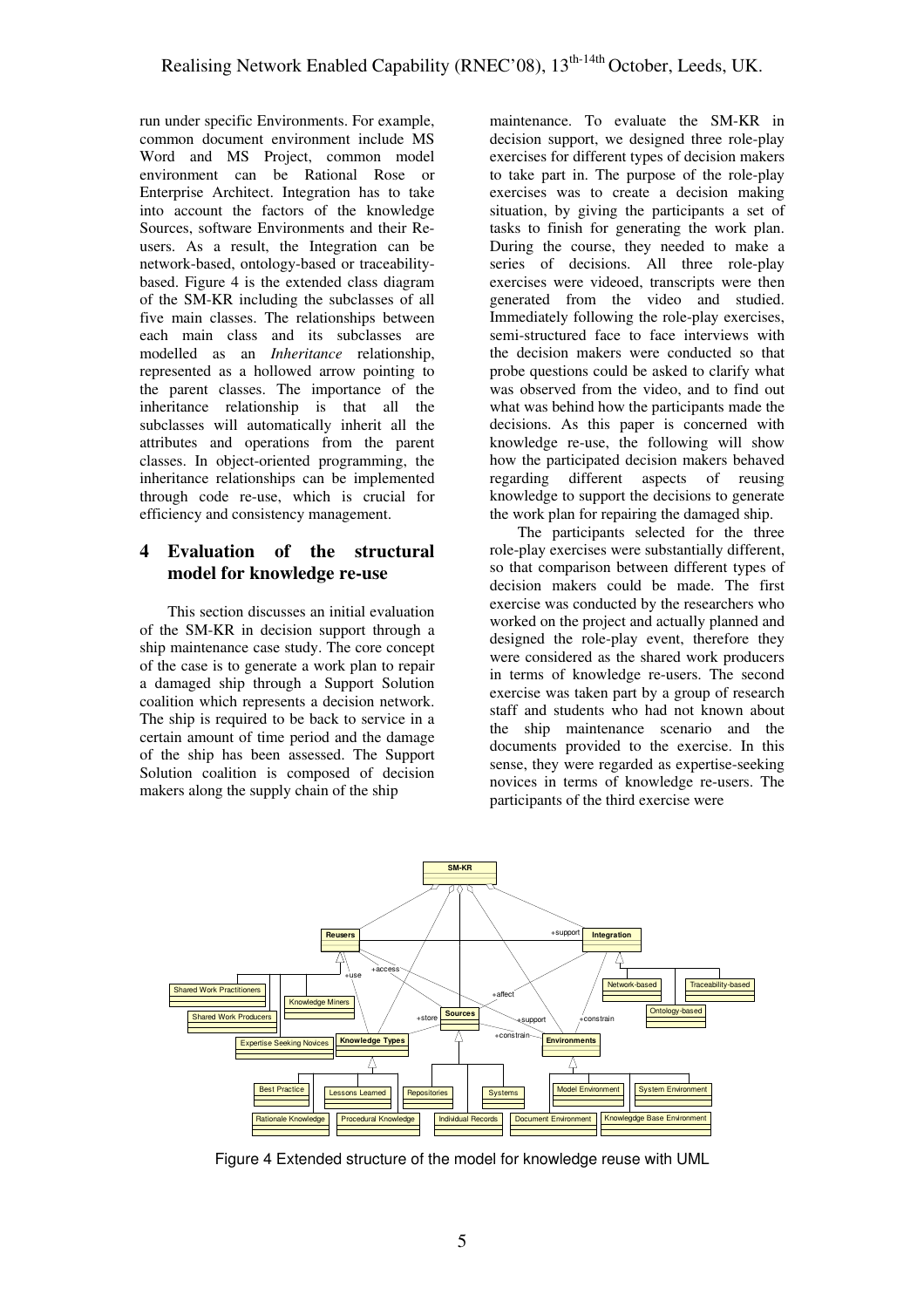experienced engineers and managers directly working in the same areas or similar to ship industry. They were therefore classified into the category of shared work practitioners of knowledge re-users. The following results are based on the study of the three role-play exercises and the follow-on interviews.

Table 1 summarises how decision makers (i.e. the participants in the role-play exercises) responded to relevant elements in the SM-KR, and how they used them to help reach decisions. The example set of critical questions in the column 2 of the Tables were identified at the interviews through probing questions.

From the Table 1, we can see that the decision makers participated in the three roleplay exercises used varied knowledge types, sources and environments, as well as different integration strategies. In the first exercise, as the decision makers were shared work producers, they knew how the knowledge were generated and documented for the tasks, and they knew where the knowledge was located. But they pursued like perfectionists and sought for rationale behind each decision to try to

justify their decisions. During the process, they tried to keep up with a common vocabulary (a simple traceability model) to maintain the consistency of knowledge. As they knew very well where the required knowledge was in the documents, which they produced earlier, they frequently referred to the paper documents for accuracy rather than just by verbal communication or pure memories. Contrast to the above, decision makers in the third exercise, the shared work practitioners, seemed to make more use of best practise and lessons learnt types of knowledge rather than to seek for rationale, maybe because they were more

confident with their past experience. They knew what had worked well in reality and what hadn't. As these shared work practitioners actually were not involved in producing the role-play relevant documents, they could not know what knowledge was in which documents. In fact, they did not even want to search for required knowledge in the documents. Instead they did a lot of talking between themselves and sought for knowledge from the participants (whom were considered as experts). Quite different from the previous two groups, the decision makers in the second role-play exercise, regarded as expertiseseeking novices, tried to search for procedural knowledge (how things can be done) throughout the decision process. Maybe it's because novices did not have experience in the scenario (could not refer to best practice or lessons learned), also did not think rationale knowledge as important as how to get things done. Even though they tried paper documents and drawings provided to them, but they could not integrate knowledge from different sources to reach decisions. In fact, they failed to produce a work plan by the end of role-play session.

The results from Table 2 shows us that different decision makers, as shared work producers, practitioners and novices, had very different behaviour when identifying their knowledge needs, locating and selecting required knowledge based on their varied understanding of the knowledge sources and environments. Shared work producers knew very well about the knowledge structure in the sources and environments, they had very little difficulty in locating, integrating and reapplying the knowledge. On the other

| Role-    | Example critical | Decision            | Knowledge    | Sources   | Environm  | Integration   |
|----------|------------------|---------------------|--------------|-----------|-----------|---------------|
| play     | decisions        | makers<br><b>as</b> | <b>Types</b> |           | ents      |               |
| exercise |                  | Re-users            |              |           |           |               |
|          | - Is the task    | Shared work         | Rationale    | Paper-    | Word      | Traceability- |
| 1        | suitable?        | producers           | knowledge    | based     | document, | based,        |
|          | - What's the     |                     |              | document  | sketches  | common        |
|          | choice to repair |                     |              |           |           | lexicon       |
|          | the shaft/       | Expertise-          | Procedural   | Paper-    | Word      |               |
| 2        | propeller/hull?  | seeking             | knowledge    | based     | document, |               |
|          | - When to start  | novices             |              | document, | drawing   |               |
|          | and finish the   |                     |              |           |           | Network of    |
|          | tasks?           | Shared work         | <b>Best</b>  | Experts   | Verbal    | people, talk  |
| 3        | - How to deal    | practitioners       | practice,    |           | communic  | into          |
|          | with risk/       |                     | lessons      |           | ation     | agreement to  |
|          | uncertainty?     |                     | learned      |           |           | reach         |
|          |                  |                     |              |           |           | consensus     |

Table 1 Elements for knowledge re-use elaborated during the three role-play exercises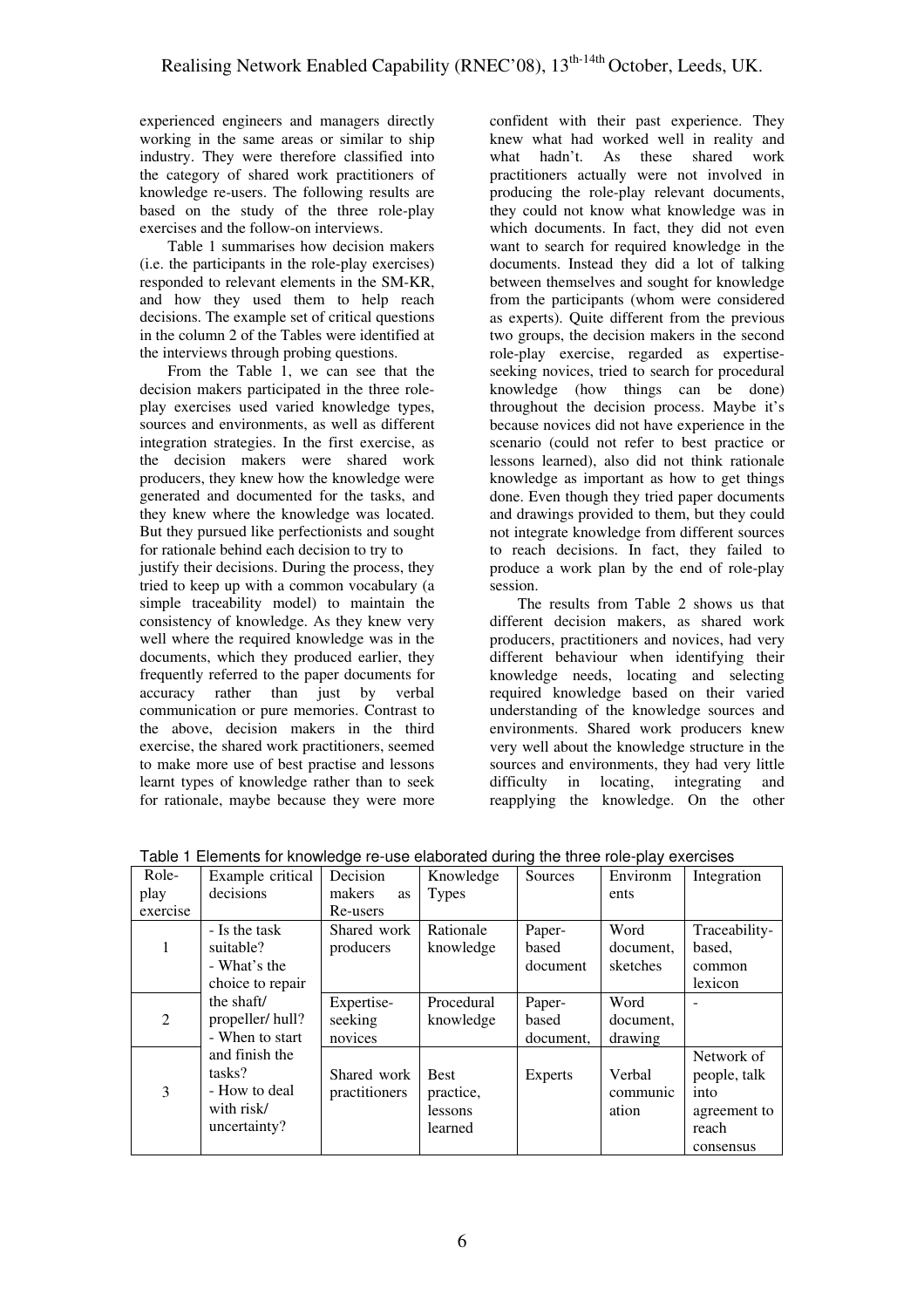| Role-          | Critical         | Decision      | Purposes   | What they actually  | Difficulty in          |
|----------------|------------------|---------------|------------|---------------------|------------------------|
| play           | decisions        | makers as     | of/needs   | know and don't      | locating, integrating  |
| exercise       |                  | Re-users      | to re-use  | know about the      | and reusing            |
|                |                  |               | Knowledg   | Sources and         | knowledge              |
|                |                  |               | e Types    | Environments        |                        |
|                |                  |               |            | Knew details about  |                        |
| 1              |                  | Shared work   | To justify | the knowledge       | Very little difficulty |
|                | - Is the task    | producers     | the        | located in the      |                        |
|                | suitable?        |               | decisions  | sources and         |                        |
|                |                  |               |            | environments        |                        |
|                | - What's the     |               |            | Only knew           | Great difficulty in    |
|                | choice to repair | Expertise-    | To         | physical format of  | locating, selecting    |
| $\overline{2}$ | the shaft/       | seeking       | possibly   | the sources and     | and integrating the    |
|                | propeller/hull?  | novices       | reach      | environment, did    | knowledge, also in     |
|                |                  |               | decisions  | not know the        | reapplying             |
|                | - When to start  |               |            | structure of        | knowledge without      |
|                | and finish the   |               |            | knowledge within    | extra help about the   |
|                | tasks?           |               |            | the sources         | context                |
|                |                  |               | To get the | Vaguely knew        | had difficulty with    |
| 3              | - How to deal    | Shared work   | best       | about the structure | knowledge in           |
|                | with<br>risk/    | practitioners | working    | of the knowledge    | documents, but little  |
|                | uncertainty?     |               | decisions  | in the sources, but | difficulty with        |
|                |                  |               |            | not in a great deal | experts and their      |
|                |                  |               |            |                     | expertise              |

Table 2 Comparison of decision makers' behaviour between the three role-play exercises

hand, novices had great difficulty in searching for knowledge because they only knew very little about the knowledge sources and environments. Shared work practitioners, however, seemed to be in the middle between the two. They had difficulty in seeking for knowledge from documents, but had little problems with locating the experts and their expertise.

In summary, through results from the Table 1, it shows that the five elements (main classes) modelled in the SM-KR are appropriate. Results from the Table 2 approved the defined attributes and operations for main classes, as well as the specified relationships between the classes. Combining results from both tables, it gives the initial validation of the SM-KR defined in Section 3.

## **5 Discussion and conclusions**

Major contribution of this paper is to have defined a model for knowledge re-use from the structural perspective, which considered five main elements, important attributes and operations of the elements, as well as relationships between the elements. The model provides guidance for creation of knowledge re-use schemes, which in turn establishes the foundation for developing knowledge-based decision support systems to achieve better decision support.

The evaluation of the structural model for knowledge re-use has been done in specially created decision making situations, with limited decision makers participating in the process. The authors are aware that a computer-based decision support system or environment needs to be developed using the model, so that the evaluation can be done more widely and in a more convenient way to the participants.

Further work on the topic is to develop such a knowledge-based decision support system and environment to study how knowledge can be re-used for more broad decision situations, and to explore how knowledge re-use and learning can enhance each other [24, 25]. With more insightful understanding of the interdependence between knowledge re-use and learning, investigation of how decision support systems and decision makers can teach and inspire each other through shared learning [26] to achieve intelligent decision support should be researched in the longer term.

## **Acknowledgement**

The research reported in this paper has been undertaken at the Computer Aided Design (CAD) Centre in the University of Strathclyde, UK. It is funded by both BAE Systems and UK Engineering and Physical Science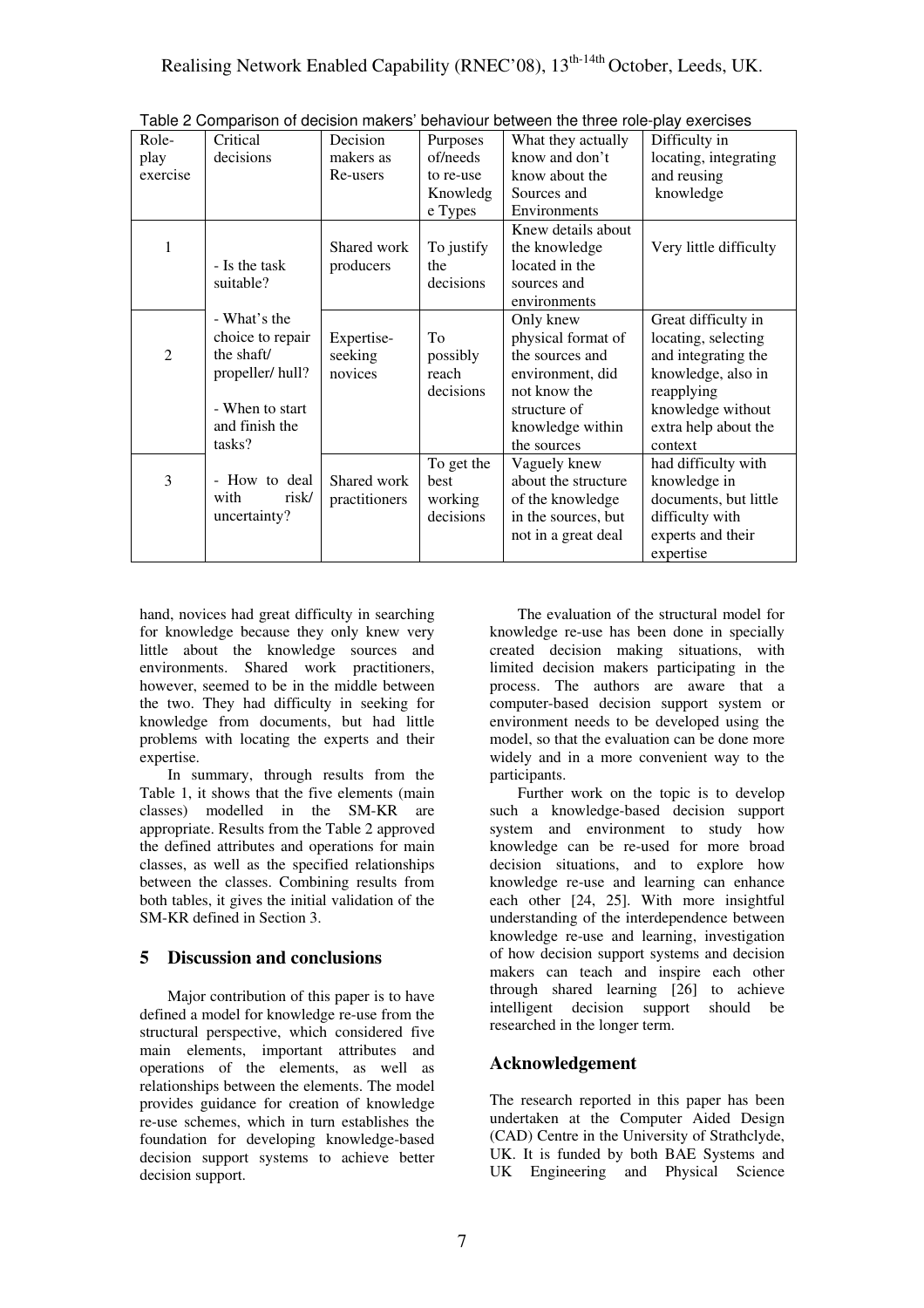Research Council (EPSRC) under grant number EP/D505461/1 for the project "Network Enabled Capability Through Innovative Systems Engineering (NECTISE)".

#### **References**

- [1] MOD, 2004. Network Enabled Capability – An Introduction, version 1.1.
- [2] Shim JP, Warkentin M, Courtney JF, Power DJ, Sharda R and Carlsson C. 2002. Past, present, and future of decision support technology. Decision Support Systems 33: 111-126.
- [3] Eom SB. 1999. Decision support systems research: current state and trends. Industrial Management & Data System 99(5): 213-220.
- [4] Bolloju N, Khalifa M and Turban E. Integrating knowledge<br>tt into enterprise management environments for the next generation decision support. Decision Support Systems 33: 163-176.
- [5] Duffy AHB. 1997. The what and how of learning in design. IEEE Expert-Intelligent Systems & Their Applications 12(3): 71-76.
- [6] Liu S and Young RIM. 2004. Utilising information and knowledge models to support global manufacturing co-<br>ordination decisions. International decisions. International Journal of Computer Integrated Manufacturing 17(6): 479-492.
- [7] Markus ML. 2001. Toward a theory of knowledge re-use: types of knowledge re-use situations and factors in re-use success. Journal of Management Information Systems 18(1): 57-91.
- [8] Raghu TS and Vinze A. 2007. A business process context for knowledge management. Decision Support Systems 43: 1062-1079.
- [9] Brezillon P, Oasquier L and Pomerol J-Ch. 2002. Reasoning with contextual graphs. European Journal of Operational Research 136: 290-298.
- [10] Brezillon P, Pomerol J-Ch and Saker I. 1998. Context and contextualised knowledge, an application in subway control. Special Issue on Using Context in Applications, International Journal of Human-Computer Studies 48(3): 357- 373.
- [11] Smith JS and Duffy AHB. 2001, Reusing knowledge – why, what and where? In Proceedings of International Conference on Engineering Design

(ICED'01). Glasgow, UK, Aug 21-23, 2001.

- [12] Baxter D, Gao J, Case K, Harding J, Young RIM, Cochrane S and Dani S. 2007. An engineering design knowledge re-use methodology using process modelling. Research in Engineering Design 18(1): 37-48.
- [13] Demian P and Fruchter R. 2006. An ethnographic study of design knowledge re-use in the architecture, engineering and construction industry. Research in Engineering Design 16: 184-195.
- [14] Zha, X.F. and Du, H., 2006. Knowledge intensive collaborative design modelling and support - part I: review, distributed models and framework. Computers in Industry, 57: 39-55.
- [15] Majchrzak A, Cooper LP and Neece OE. 2004. Knowledge re-use for innovation. Management Science 50(2): 174-188.
- [16] Nonaka I. 1994. A dynamic theory of organisational knowledge creation. Organisation Science 5(1): 14-37.
- [17] [Nerkar A](http://apps.isiknowledge.com/OneClickSearch.do?product=UA&search_mode=OneClickSearch&doc=4&db_id=&SID=P2FF3ncicLcdlKElhlF&field=AU&value=Nerkar%20A&ut=000229692000007&pos=1) and [Paruchuri S](http://apps.isiknowledge.com/OneClickSearch.do?product=UA&search_mode=OneClickSearch&doc=4&db_id=&SID=P2FF3ncicLcdlKElhlF&field=AU&value=Paruchuri%20S&ut=000229692000007&pos=2). 2005. Evolution of R&D capabilities: the role of knowledge networks within a firm. Management Science 51(5): 771-785
- [18] Alavi M and Tiwana A. 2002. Knowledge integration in virtual teams: the potential role of KMS. Journal of American Society for Information Science and Technology 53(12): 1029-1037.
- [19] Mohan, K. and Ramesh, B., 2007. Traceability-based knowledge integration in group decision and negotiation activities. Decision Support Systems, 43: 968-989.
- [20] Sim SK and Duffy AHB. 1998. A foundation for machine learning in design. Artificial Intelligence for Engineering Design, Analysis and Manufacturing 12: 193-209.
- [21] McMahon CA, Lowe A and Culley SJ. 2004. Knowledge management in engineering design: personalisation and codification. Journal of Engineering Design 15(4): 307-325.
- [22] Simonin BL. 1999. Ambiguity and the process of knowledge transfer in strategic alliances. Journal of Strategic Management 20(7): 595-623.
- [23] Ouatrani, T., 2000. Visual Modelling with Rational Rose 2000 and UML. Addison-Wesley, Boston.
- [24] Wu Z and Duffy AHB. 2004. Modelling collective learning in design. AI EDAM – Artificial Intelligence for Engineering